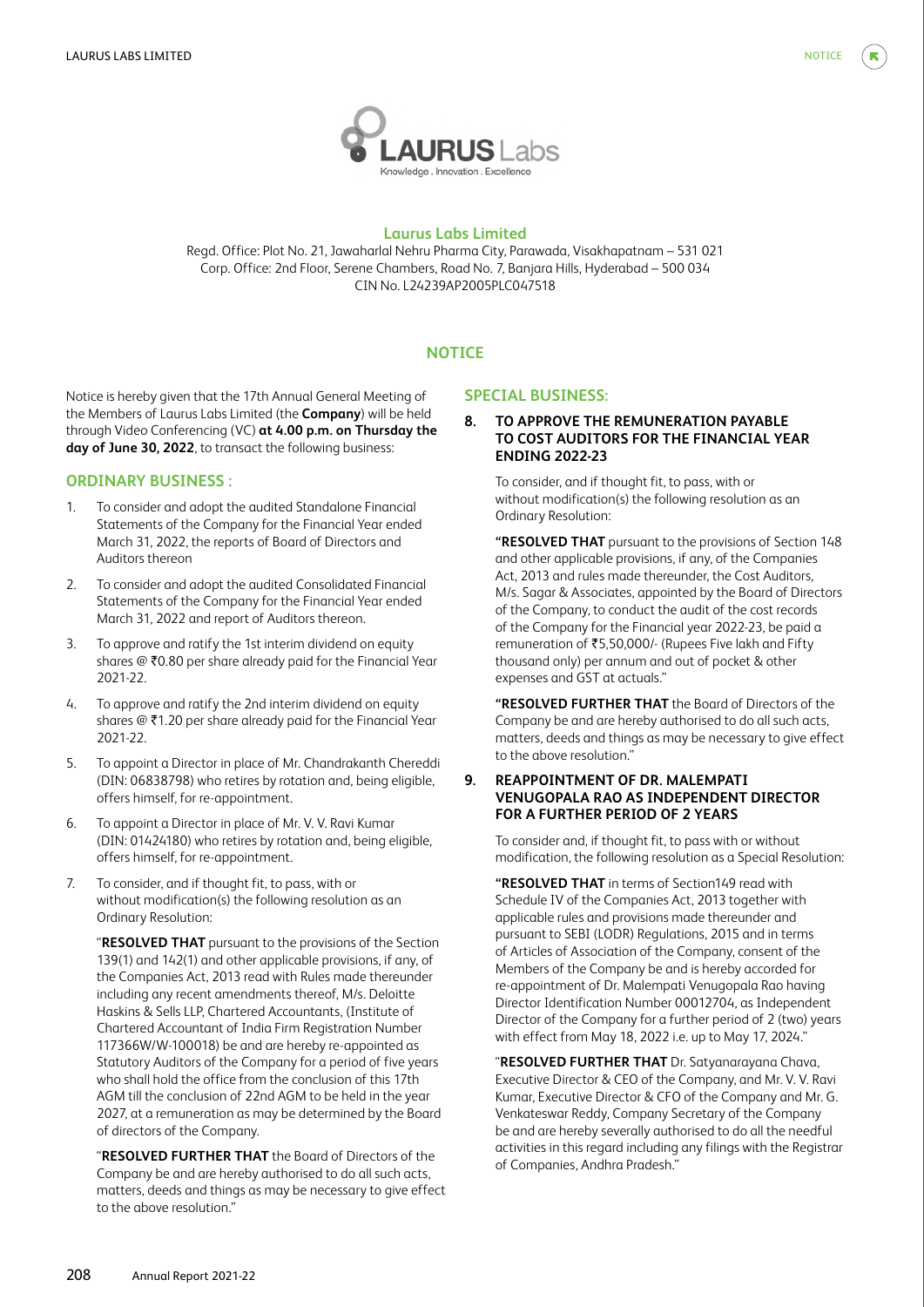## **10. REAPPOINTMENT OF DR. RAVINDRANATH KANCHERLA AS INDEPENDENT DIRECTOR FOR A FURTHER PERIOD OF 5 YEARS**

To consider and, if thought fit, to pass with or without modification, the following resolution as a Special Resolution:

 "**RESOLVED THAT** in terms of Section.149 read with Schedule IV of the Companies Act, 2013 together with applicable rules and provisions made thereunder and pursuant to SEBI (LODR) Regulations, 2015 and in terms of Articles of Association of the Company, consent of the Members of the Company be and is hereby accorded for re-appointment of Dr. Ravindranath Kancherla having Director Identification Number 00117940, as Independent Director of the Company for a further period of 5 years with effect from May 18, 2022 i.e. up to May 17, 2027"

 "**RESOLVED FURTHER THAT** Dr. Satyanarayana Chava, Executive Director & CEO of the Company, and Mr. V. V. Ravi Kumar, Executive Director & CFO of the Company and Mr. G. Venkateswar Reddy, Company Secretary of the Company be and are hereby severally authorised to do all the needful activities in this regard including any filings with the Registrar of Companies, Andhra Pradesh"

> By order of the Board **Laurus Labs Limited**

**G. Venkateswar Reddy** Company Secretary

#### **Regd. Office:**

Plot No.21, Jawaharlal Nehru Pharma City, Parawada, Visakhapatnam – 531 021 E-mail: secretarial@lauruslabs.com

Place: Hyderabad Date: April 28, 2022

#### **Notes:**

- 1. The Explanatory Statement pursuant to Section 102 of the Companies Act, 2013 in respect of Special Business set out above is annexed hereto and forms part of the Notice.
- 2. Brief resume of Directors proposed to be appointed/ re- appointed, (in item nos. 5,6,9 &10) nature of their expertise in specific functional areas, name of companies in which they hold directorships and membership/ chairmanships of Board Committees and shareholding in the Company as stipulated under SEBI (LODR) Regulations, 2015 are provided as an Annexure to this notice and also in the Report on Corporate Governance forming part of the Annual Report.
- 3. In view of the outbreak of the COVID-19 pandemic, Ministry of Corporate Affairs (MCA), Government of India, vide circular Nos. Circular No. 14/2020 dated April 08, 2020, Circular No.17/2020 dated April 13, 2020 read with Circular No. 20/2020 dated May 05, 2020, allowed companies to hold their AGM through Video Conferencing (VC) and vide its General Circular No.21/2021 dated December 14, 2021 MCA allowed the companies to conduct their Annual General Meetings on or before June 30, 2022 through video conferencing (VC) or other Audio Visual Means (OAVMs) in

accordance with the requirements in paragraphs 3 and 4 of the General Circular No. 20/2020.

- 4. Accordingly, in compliance with the applicable provisions of the Companies Act, 2013 read with the aforesaid circulars issued by MCA, the 17th Annual General Meeting of the Company shall be conducted through Video Conferencing (VC) to be referred to as "e-AGM".
- 5. The Company has appointed M/s. National Securities Depository Limited (NSDL) to provide Video Conferencing facility for the e-AGM
- 6. In the e-AGM:
	- a) Members can attend the meeting through log in credentials provided to them to connect to Video Conference. Physical attendance of the Members at the Meeting venue is not required.
	- b) Appointment of proxy to attend and cast vote on behalf of the member is not available.
	- c) Body Corporates are entitled to appoint authorised representatives to attend the e-AGM through VC and participate thereat and cast their votes through e-voting.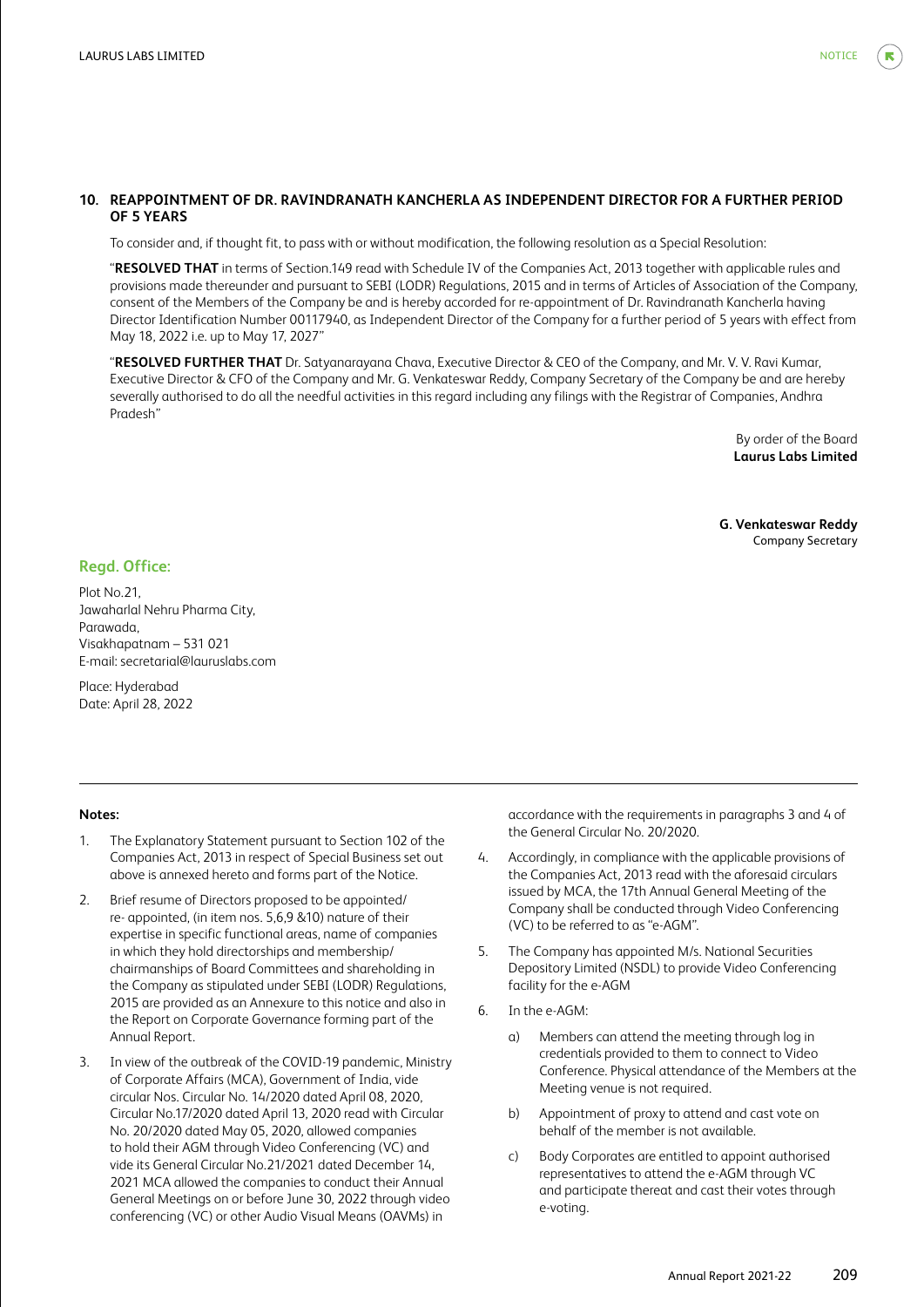- 7) The Register of Members and Share Transfer Books of the Company will remain closed from June 24, 2022 to June 30, 2022 (both days inclusive) for the purpose of Annual General Meeting.
- 8) The Securities and Exchange Board of India (SEBI) has mandated the submission of Permanent Account Number (PAN) by every participant in securities market. Members holding shares in electronic form are, therefore, requested to submit their PAN to their depository participants with whom they are maintaining their demat accounts. Members holding shares in physical form can submit their PAN to the Company/RTA.
- 9) Members are requested to note that the dividend remaining unclaimed for a continuous period of seven years from the date of transfer to the Company's Unpaid Dividend Account shall be transferred to the Investor Education and Protection Fund (IEPF). In addition, all equity shares in respect of which dividend has not been paid or claimed for seven consecutive years or more shall be transferred by the Company to demat account of the IEPF authority within a period of thirty days of such equity shares becoming due to be transferred to the IEPF. In the event of transfer of equity shares and the unclaimed dividends to IEPF, Members are entitled to claim the same from IEPF authority by submitting an online application in the prescribed Form IEPF-5 available on the website www.iepf.gov.in and sending a physical copy of the same duly signed to the Company along with the requisite documents enumerated in Form IEPF-5. Members can file only one consolidated claim in a financial year as per the IEPF rules.
- 10) Pursuant to Rule 5(8) of Investor Education and Protection Authority (Accounting, Audit, Transfer and Refund) Rules, 2016, the Company has uploaded details of unpaid and unclaimed amounts lying with the Company as on July 15, 2021 (date of last AGM) on its website at www. lauruslabs.com and also on the website of the Ministry of Corporate Affairs.
- 11) The Notice calling the e-AGM has been uploaded on the website of the Company at www.lauruslabs.com. The Notice can also be accessed from the websites of the Stock Exchanges i.e. BSE Limited and National Stock Exchange of India Limited at www.bseindia.com and www.nseindia. com respectively.
- 12) The Members can join the e-AGM 15 minutes before and after the scheduled time of the commencement of the Meeting by following the procedure mentioned in the Notice.
- 13) Up to 1,000 members will be able to join on a First Come First Serve basis to the e-AGM.
- 14) No restrictions on account of First Come First Serve basis entry into e-AGM in respect of large Shareholders (Shareholders holding 2% or more shareholding), Promoters, Institutional Investors, Directors, Key Managerial Personnel, the Chairpersons of the Audit Committee, Nomination and Remuneration Committee and Stakeholders Relationship Committee, Auditors etc.
- 15) The attendance of the Members (members' logins) attending the e-AGM will be counted for the purpose of

reckoning the quorum under Section 103 of the Companies Act, 2013.

- 16) **Remote e-Voting:** Pursuant to the provisions of Section 108 of the Companies Act, 2013 read with Rule 20 of the Companies (Management and Administration) Rules, 2014 (as amended) and Regulation 44 of SEBI (Listing Obligations & Disclosure Requirements) Regulations 2015 (as amended), the Company is providing facility of remote e-voting to its Members through e-Voting agency M/s. National Securities Depository Limited (NSDL).
- 17) Voting at the e-AGM: Members who could not vote through remote e-voting may avail the e-voting system provided in the e-AGM by M/s. National Securities Depository Limited (NSDL).
- 18) The Statutory Registers and the documents pertaining to the items of business to be transacted at the AGM are available for inspection in electronic mode. The shareholders may write an e-mail to secretarial@lauruslabs.com and the Company shall respond suitably.

## **Instructions for the Members for attending the e-AGM through Video Conference:**

- 1. Member will be provided with a facility to attend the EGM/ AGM through VC/OAVM through the NSDL e-Voting system. Members may access by following the steps mentioned above for Access to NSDL e-Voting system. After successful login, you can see link of "VC/OAVM link" placed under "Join General meeting" menu against company name. You are requested to click on VC/OAVM link placed under Join General Meeting menu. The link for VC/OAVM will be available in Shareholder/Member login where the EVEN of Company will be displayed. Please note that the members who do not have the User ID and Password for e-Voting or have forgotten the User ID and Password may retrieve the same by following the remote e-Voting instructions mentioned in the notice to avoid last minute rush.
- 2. Members are encouraged to join the Meeting through Laptops for better experience.
- 3. Further Members will be required to allow Camera and use Internet with a good speed to avoid any disturbance during the meeting.
- 4. Please note that Participants connecting from Mobile Devices or Tablets or through Laptop connecting via Mobile Hotspot may experience Audio/Video loss due to fluctuation in their respective network. It is therefore recommended to use stable Wi-Fi or LAN connection to mitigate any kind of aforesaid glitches.
- 5. Shareholders who would like to express their views/ask questions during the meeting may register themselves as a speaker may send their request mentioning their name, demat account number/folio number, e-mail id, mobile number at secretarial@lauruslabs.com.
- 6. Shareholders who would like to express their views/have questions may send their questions in advance mentioning their name demat account number/folio number, e-mail id, mobile number at secretarial@lauruslabs.com. The same will be replied by the company suitably.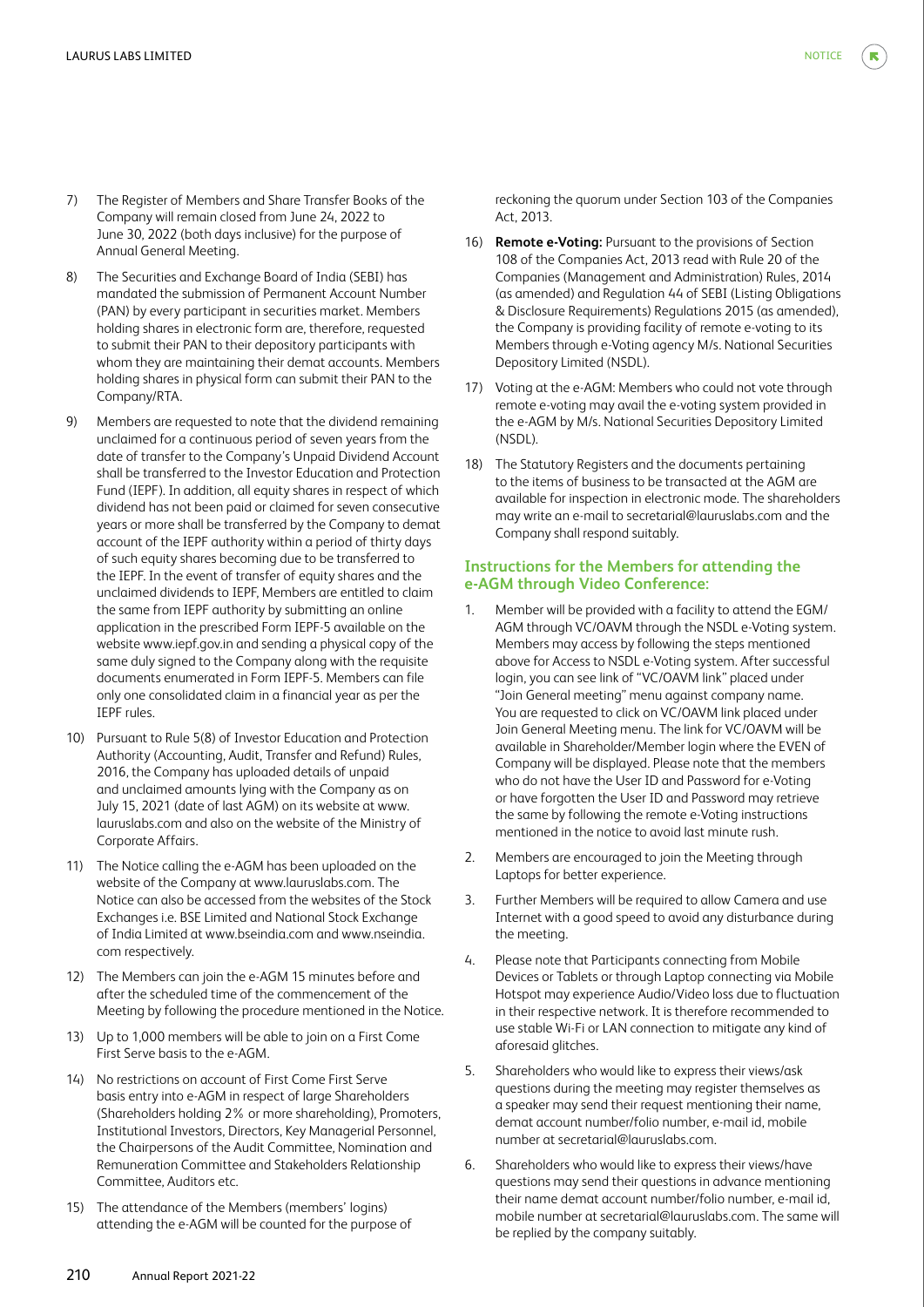7. Those shareholders who have registered themselves as a speaker will only be allowed to express their views/ask questions during the meeting.

# **Instructions for members for remote e-Voting**

8. In compliance with provisions of Section 108 of the Companies Act, 2013 and Rule 20 of the Companies (Management and Administration) Rules, 2014, as amended and as per the requirements of the SEBI (LODR) Regulations 2015, your Company is pleased to provide members facility to exercise their right to vote at the 17th Annual General Meeting (AGM) by electronic means and the business

#### **Step 1: Access to NSDL e-Voting system**

may be transacted through e-Voting Services provided by M/s. National Securities Depository Limited.

- 9. The remote e-voting period begins on June 27, 2022 at 09:00 a.m. and ends on June 29, 2022 at 05:00 p.m. and the remote e-voting module shall be disabled by NSDL for voting thereafter.
- 10. The Instructions for remote voting are as under:

## **How do I vote electronically using NSDL e-Voting system?**

The way to vote electronically on NSDL e-Voting system consists of "Two Steps" which are mentioned below:

#### **A) Login method for e-Voting and joining virtual meeting for Individual shareholders holding securities in demat mode:**

 In terms of SEBI circular dated December 9, 2020 on e-Voting facility provided by Listed Companies, Individual shareholders holding securities in demat mode are allowed to vote through their demat account maintained with Depositories and Depository Participants. Shareholders are advised to update their mobile number and e-mail Id in their demat accounts in order to access e-Voting facility.

Login method for Individual shareholders holding securities in demat mode is given below:

| Login Method                                                                                                                                                                                                                                                                                                                                                                                                                                                                                                                                                                                                                                                                                                                                                                                                                                                                                                                                                                                                                                                                                                                                                                                                                                                                                                                                                                                                                                                                                                                                                                                                                                                                                                                                                                                                                                                                                                                                                                                                                                                                                                                                                                                                                                                  |
|---------------------------------------------------------------------------------------------------------------------------------------------------------------------------------------------------------------------------------------------------------------------------------------------------------------------------------------------------------------------------------------------------------------------------------------------------------------------------------------------------------------------------------------------------------------------------------------------------------------------------------------------------------------------------------------------------------------------------------------------------------------------------------------------------------------------------------------------------------------------------------------------------------------------------------------------------------------------------------------------------------------------------------------------------------------------------------------------------------------------------------------------------------------------------------------------------------------------------------------------------------------------------------------------------------------------------------------------------------------------------------------------------------------------------------------------------------------------------------------------------------------------------------------------------------------------------------------------------------------------------------------------------------------------------------------------------------------------------------------------------------------------------------------------------------------------------------------------------------------------------------------------------------------------------------------------------------------------------------------------------------------------------------------------------------------------------------------------------------------------------------------------------------------------------------------------------------------------------------------------------------------|
| Individual Shareholders holding securities in demat (i)<br>Existing IDeAS user can visit the e-Services website of NSDL viz. https://eservices.<br>nsdl.com either on a Personal Computer or on a mobile. On the e-Services home<br>page click on the "Beneficial Owner" icon under "Login" which is available under<br>'IDeAS' section, this will prompt you to enter your existing User ID and Password.<br>After successful authentication, you will be able to see e-Voting services under Value<br>added services. Click on "Access to e-Voting" under e-Voting services and you will<br>be able to see e-Voting page. Click on company name or e-Voting service provider<br>i.e. NSDL and you will be re-directed to e-Voting website of NSDL for casting your<br>vote during the remote e-Voting period or joining virtual meeting & voting during<br>the meeting.<br>(ii) If you are not registered for IDeAS e-Services, option to register is available at<br>https://eservices.nsdl.com. Select "Register Online for IDeAS Portal" or click at<br>https://eservices.nsdl.com/SecureWeb/IdeasDirectReg.jsp<br>(iii) Visit the e-Voting website of NSDL. Open web browser by typing the following URL:<br>https://www.evoting.nsdl.com/either on a Personal Computer or on a mobile. Once<br>the home page of e-Voting system is launched, click on the icon "Login" which is<br>available under 'Shareholder/Member' section. A new screen will open. You will have<br>to enter your User ID (i.e. your sixteen digit demat account number hold with NSDL),<br>Password/OTP and a Verification Code as shown on the screen. After successful<br>authentication, you will be redirected to NSDL Depository site wherein you can see<br>e-Voting page. Click on company name or e-Voting service provider i.e. NSDL and<br>you will be redirected to e-Voting website of NSDL for casting your vote during the<br>remote e-Voting period or joining virtual meeting & voting during the meeting.<br>(iv) Shareholders/Members can also download NSDL Mobile App "NSDL Speede"<br>facility by scanning the QR code mentioned below for seamless voting experience.<br><b>NSDL Mobile App is available on</b><br><b>Google Play</b><br><b>App Store</b> |
|                                                                                                                                                                                                                                                                                                                                                                                                                                                                                                                                                                                                                                                                                                                                                                                                                                                                                                                                                                                                                                                                                                                                                                                                                                                                                                                                                                                                                                                                                                                                                                                                                                                                                                                                                                                                                                                                                                                                                                                                                                                                                                                                                                                                                                                               |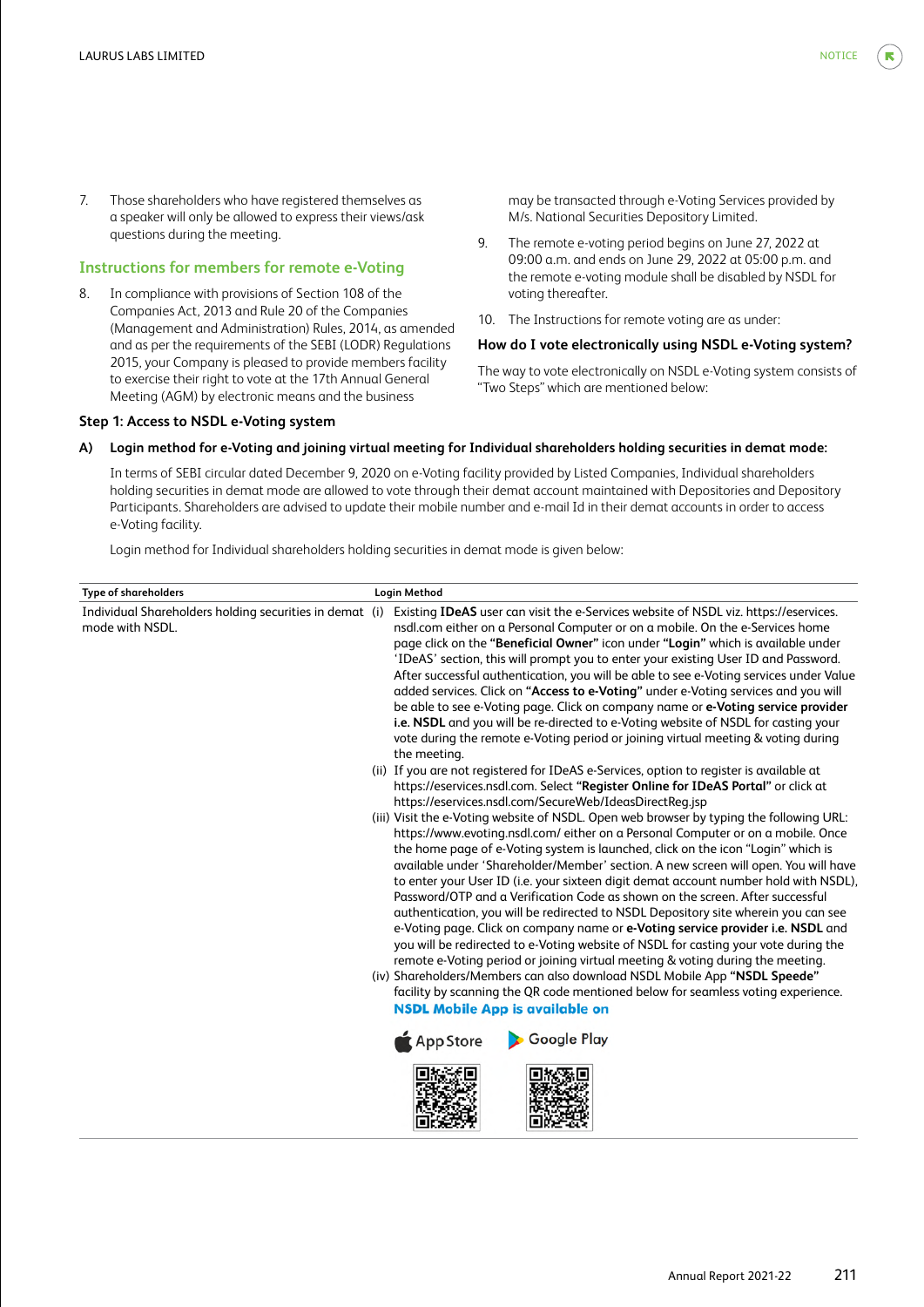| <b>Type of shareholders</b>                                              | Login Method |                                                                                                                                                                                                                                                                                                                                                                                                                                                                                                                                           |  |  |
|--------------------------------------------------------------------------|--------------|-------------------------------------------------------------------------------------------------------------------------------------------------------------------------------------------------------------------------------------------------------------------------------------------------------------------------------------------------------------------------------------------------------------------------------------------------------------------------------------------------------------------------------------------|--|--|
| Individual Shareholders holding securities in demat 1.<br>mode with CDSL |              | Existing users who have opted for Easi / Easiest, they can login through their user id<br>and password. Option will be made available to reach e-Voting page without any<br>further authentication. The URL for users to login to Easi / Easiest are https://web.<br>cdslindia.com/myeasi/home/login or www.cdslindia.com and click on New System<br>Myeasi.                                                                                                                                                                              |  |  |
|                                                                          |              | 2. After successful login of Easi/Easiest the user will be also able to see the E Voting<br>Menu. The Menu will have links of e-Voting service provider i.e. NSDL. Click on<br><b>NSDL</b> to cast your vote.                                                                                                                                                                                                                                                                                                                             |  |  |
|                                                                          | 3.           | If the user is not registered for Easi/Easiest, option to register is available at https://<br>web.cdslindia.com/myeasi/Registration/EasiRegistration                                                                                                                                                                                                                                                                                                                                                                                     |  |  |
|                                                                          |              | 4. Alternatively, the user can directly access e-Voting page by providing demat Account<br>Number and PAN No. from a link in www.cdslindia.com home page. The system will<br>authenticate the user by sending OTP on registered Mobile & Email as recorded in<br>the demat Account. After successful authentication, user will be provided links for<br>the respective ESP i.e. NSDL where the e-Voting is in progress.                                                                                                                   |  |  |
|                                                                          |              | Individual Shareholders (holding securities in demat You can also login using the login credentials of your demat account through your                                                                                                                                                                                                                                                                                                                                                                                                    |  |  |
| mode) login through their depository participants                        |              | Depository Participant registered with NSDL/CDSL for e-Voting facility, upon logging in,<br>you will be able to see e-Voting option. Click on e-Voting option, you will be redirected<br>to NSDL/CDSL Depository site after successful authentication, wherein you can see<br>e-Voting feature. Click on company name or e-Voting service provider i.e. NSDL and you<br>will be redirected to e-Voting website of NSDL for casting your vote during the remote<br>e-Voting period or joining virtual meeting & voting during the meeting. |  |  |

Important note: Members who are unable to retrieve User ID/ Password are advised to use Forget User ID and Forget Password option available at abovementioned website.

Helpdesk for Individual Shareholders holding securities in demat mode for any technical issues related to login through Depository i.e. NSDL and CDSL.

| Login type                                                                      | <b>Helpdesk details</b>                                                                                                                                                                 |
|---------------------------------------------------------------------------------|-----------------------------------------------------------------------------------------------------------------------------------------------------------------------------------------|
| <b>Individual Shareholders</b><br>holding securities in demat<br>mode with NSDL | Members facing any technical issue in<br>login can contact NSDL helpdesk by<br>sending a request at evoting@nsdl.<br>co.in or call at toll free no.: 1800 1020<br>990 and 1800 22 44 30 |
| Individual Shareholders<br>holding securities in demat<br>mode with CDSL        | Members facing any technical issue<br>in login can contact CDSL helpdesk<br>by sending a request at helpdesk.<br>evoting@cdslindia.com or contact at<br>022-23058738 or 022-23058542-43 |

## **B) Login Method for e-Voting and joining virtual meeting for shareholders other than Individual shareholders holding securities in demat mode and shareholders holding securities in physical mode.**

## **How to Log-in to NSDL e-Voting website?**

- 1. Visit the e-Voting website of NSDL. Open web browser by typing the following URL: https://www.evoting.nsdl. com/ either on a Personal Computer or on a mobile.
- 2. Once the home page of e-Voting system is launched, click on the icon "Login" which is available under 'Shareholder/Member' section.
- 3. A new screen will open. You will have to enter your User ID, your Password/OTP and a Verification Code as shown on the screen.

 Alternatively, if you are registered for NSDL eservices i.e. IDEAS, you can log-in at https://eservices.nsdl.com/ with your existing IDEAS login. Once you log-in to NSDL eservices after using your log-in credentials, click on e-Voting and you can proceed to Step 2 i.e. Cast your vote electronically.

4. Your User ID details are given below :

| Manner of holding shares i.e. Demat<br>(NSDL or CDSL) or Physical                                            | Your User ID is:                                                                                                                                                      |
|--------------------------------------------------------------------------------------------------------------|-----------------------------------------------------------------------------------------------------------------------------------------------------------------------|
| a) For Members who hold shares in<br>demat account with NSDL.                                                | 8 Character DP ID followed<br>by 8 Digit Client ID                                                                                                                    |
| For example if your DP ID is IN300***<br>and Client ID is 12****** then your<br>user ID is IN300***12******. |                                                                                                                                                                       |
| b) For Members who hold shares in<br>demat account with CDSL.                                                | 16 Digit Beneficiary ID For<br>example if your Beneficiary<br>ID is 12************** then your<br>user ID is 12**************                                         |
| c) For Members holding shares in<br>Physical Form.                                                           | EVEN Number followed by<br>Folio Number registered with<br>the company For example if<br>folio number is 001*** and<br>EVEN is 101456 then user ID<br>is 101456001*** |

- 5. Password details for shareholders other than Individual shareholders are given below:
	- a) If you are already registered for e-Voting, then you can user your existing password to login and cast your vote.
	- b) If you are using NSDL e-Voting system for the first time, you will need to retrieve the 'initial password' which was communicated to you. Once you retrieve your 'initial password', you need to enter the 'initial password' and the system will force you to change your password.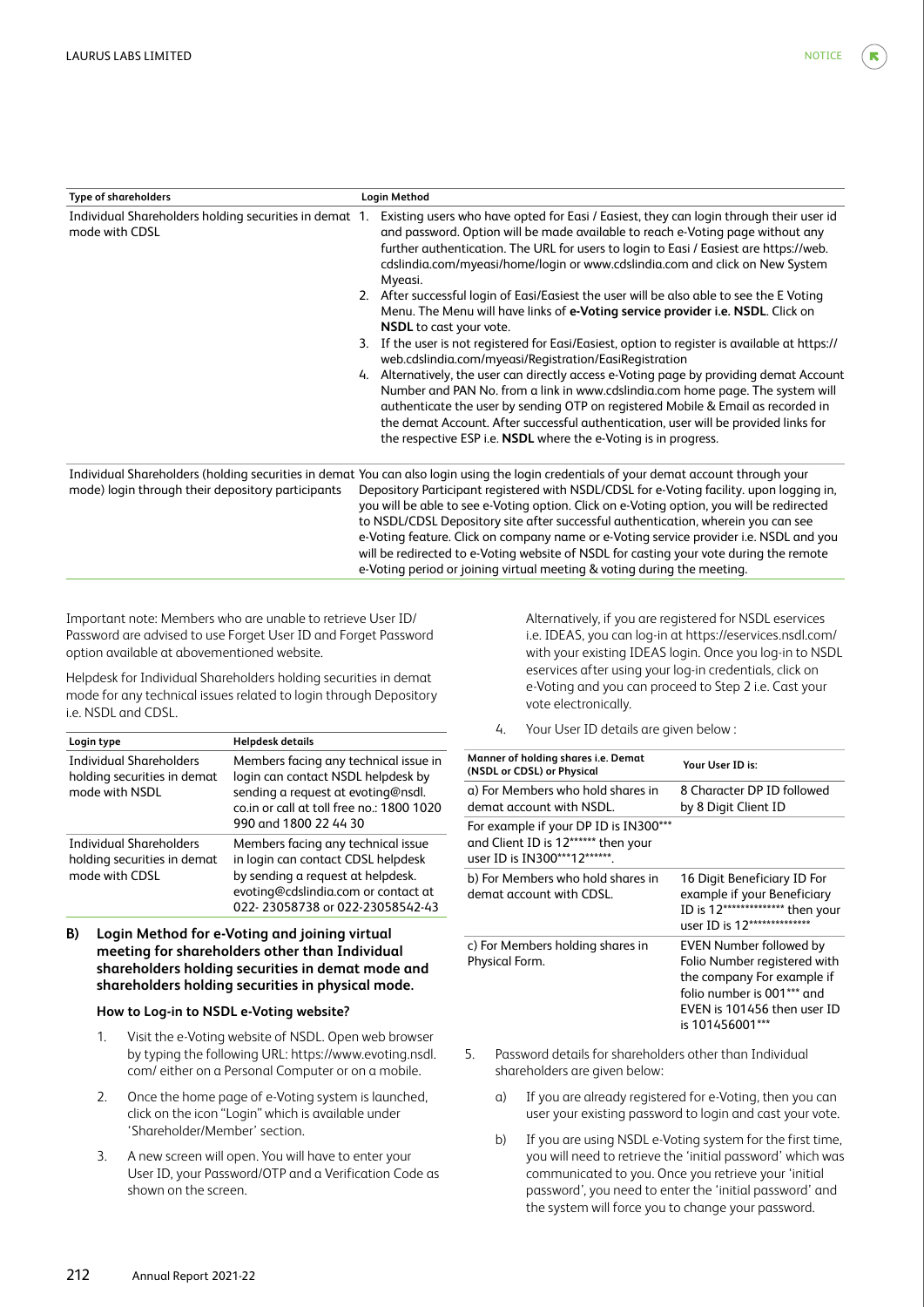- c) How to retrieve your 'initial password'?
	- If your e-mail ID is registered in your demat account or with the company, your 'initial password' is communicated to you on your e-mail ID. Trace the e-mail sent to you from NSDL from your mailbox. Open the e-mail and open the attachment i.e. a .pdf file. Open the .pdf file. The password to open the .pdf file is your 8 digit client ID for NSDL account, last 8 digits of client ID for CDSL account or folio number for shares held in physical form. The .pdf file contains your 'User ID' and your 'initial password'.
	- If your e-mail ID is not registered, please follow steps mentioned below in **process for those shareholders whose e-mail ids are not registered.**
- 6. If you are unable to retrieve or have not received the " Initial password" or have forgotten your password:
	- a) Click on "Forgot User Details/Password?"(If you are holding shares in your demat account with NSDL or CDSL) option available on www.evoting.nsdl.com.
	- b) Physical User Reset Password?" (If you are holding shares in physical mode) option available on www. evoting.nsdl.com.
	- If you are still unable to get the password by aforesaid two options, you can send a request at evoting@nsdl. co.in mentioning your demat account number/folio number, your PAN, your name and your registered address etc.
	- d) Members can also use the OTP (One Time Password) based login for casting the votes on the e-Voting system of NSDL.
- 7. After entering your password, tick on Agree to "Terms and Conditions" by selecting on the check box.
- 8. Now, you will have to click on "Login" button.
- 9. After you click on the "Login" button, Home page of e-Voting will open.

## **Step 2: Cast your vote electronically and join General Meeting on NSDL e-Voting system.**

## **How to cast your vote electronically and join General Meeting on NSDL e-Voting system?**

- (i) After successful login at Step 1, you will be able to see all the companies "EVEN" in which you are holding shares and whose voting cycle and General Meeting is in active status.
- (ii) Select "EVEN" of company for which you wish to cast your vote during the remote e-Voting period and casting your vote during the General Meeting. For joining virtual meeting, you need to click on "VC/OAVM" link placed under "Join General Meeting".
- (iii) Now you are ready for e-Voting as the Voting page opens.
- (iv) Cast your vote by selecting appropriate options i.e. assent or dissent, verify/modify the number of shares for which you wish to cast your vote and click on "Submit" and also "Confirm" when prompted.
- (v) Upon confirmation, the message "Vote cast successfully" will be displayed.
- (vi) You can also take the printout of the votes cast by you by clicking on the print option on the confirmation page.
- (vii) Once you confirm your vote on the resolution, you will not be allowed to modify your vote.

#### **General guidelines for shareholders**

- (i) Institutional shareholders (i.e. other than individuals, HUF, NRI etc.) are required to send scanned copy (PDF/JPG Format) of the relevant Board Resolution/ Authority letter etc. with attested specimen signature of the duly authorised signatory(ies) who are authorised to vote, to the Scrutiniser by e-mail to yravifcs@gmail.com with a copy marked to evoting@nsdl.co.in.
- (ii) It is strongly recommended not to share your password with any other person and take utmost care to keep your password confidential. Login to the e-voting website will be disabled upon five unsuccessful attempts to key in the correct password. In such an event, you will need to go through the "Forgot User Details/Password?" or "Physical User Reset Password?" option available on www.evoting.nsdl. com to reset the password.
- (iii) In case of any queries, you may refer the Frequently Asked Questions (FAQs) for Shareholders and e-voting user manual for Shareholders available at the download section of www. evoting.nsdl.com or call on toll free no.: 1800 1020 990 and 1800 22 44 30 or send a request by e-mail to evoting@nsdl. co.in
- **10. Process for those shareholders whose e-mail ids are not registered with the depositories for procuring user id and password and registration of e mail ids for e-voting for the resolutions set out in this notice:**
	- In case shares are held in physical mode please provide Folio No., Name of shareholder, scanned copy of the share certificate (front and back), PAN (self-attested scanned copy of PAN card), AADHAR (self-attested scanned copy of Aadhar Card) by e-mail to secretarial@ lauruslabs.com and evoting@nsdl.co.in.
	- (ii) In case shares are held in demat mode, please provide DPID-CLID (16 digit DPID + CLID or 16 digit beneficiary ID), Name, client master or copy of Consolidated Account statement, PAN (self-attested scanned copy of PAN card), AADHAR (self-attested scanned copy of Aadhar Card) to secretarial@lauruslabs. com and evoting@nsdl.co.in. If you are an Individual shareholders holding securities in demat mode, you are requested to refer to the **login method explained at step 1 (A) i.e. Login method for e-Voting and joining virtual meeting for Individual shareholders holding securities in demat mode.**
	- (iii) Alternatively shareholder/members may send a request to evoting@nsdl.co.in for procuring user id and password for e-voting by providing above mentioned documents.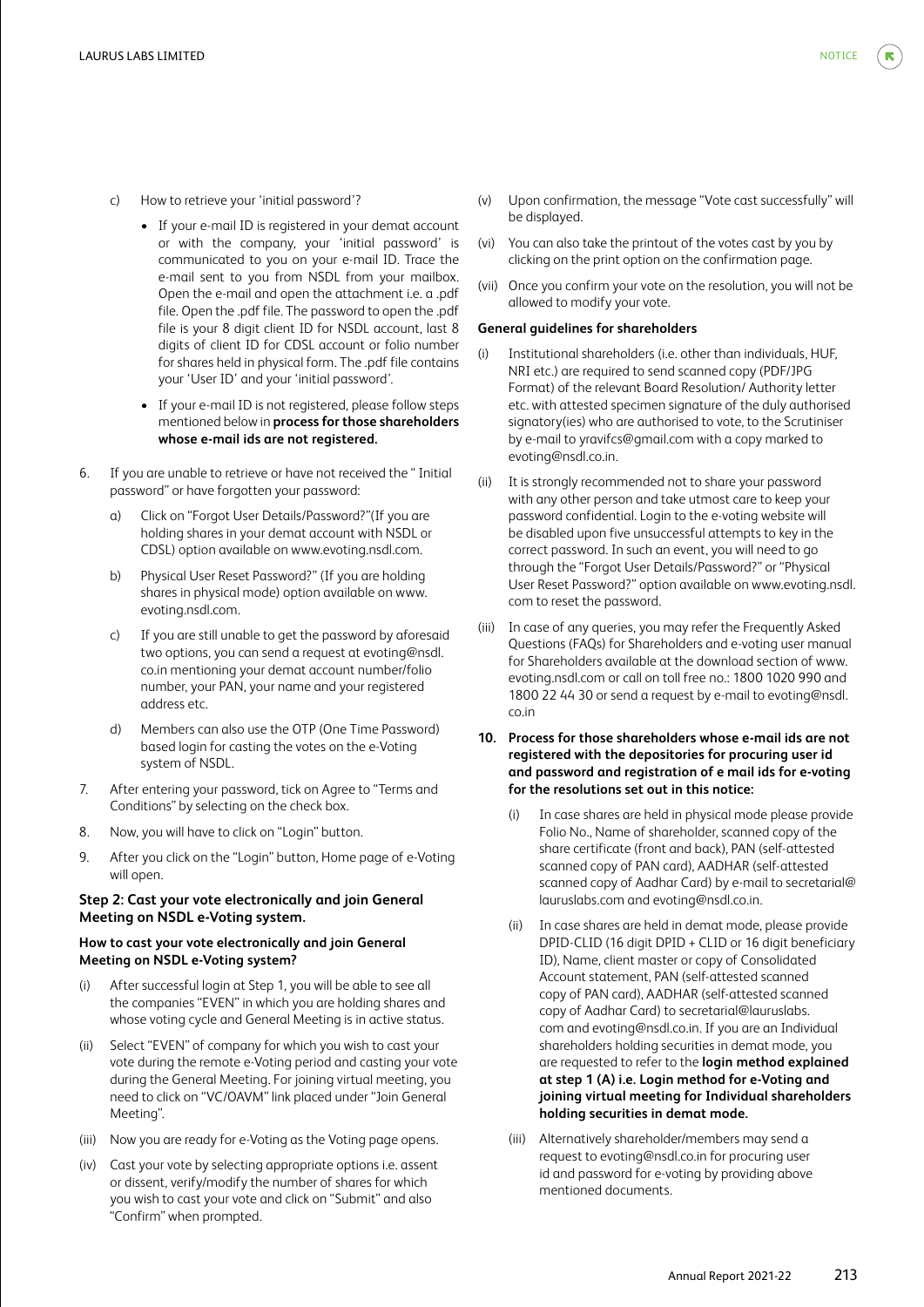(iv) In terms of SEBI circular dated December 9, 2020 on e-Voting facility provided by Listed Companies, Individual shareholders holding securities in demat mode are allowed to vote through their demat account maintained with Depositories and Depository Participants. Shareholders are required to update their mobile number and e-mail ID correctly in their demat account in order to access e-Voting facility.

## **Instructions for members for e-Voting during the e-AGM session:**

- 11. The procedure for e-Voting on the day of the e-AGM is same as the instructions mentioned above for remote e-voting.
- 12. Only those Members/ shareholders, who will be present in the e-AGM through Video Conference facility and have not casted their vote through remote e-Voting are eligible to vote through e-Voting in the e-AGM and they can exercise their vote while they are connected in the Video Conference by following the guidelines provided therein.
- 13. However, members who have voted through Remote e-Voting will be eligible to attend the e-AGM.
- 14. The Board of Directors of the Company has appointed Mr.Y.Ravi Prasada Reddy, Proprietor of RPR Associates, a Practicing Company Secretary, as scrutiniser to scrutinise the remote e-voting process and voting at the meeting in a fair and transparent manner and he has communicated his willingness to be appointed and will be available for the said purpose.
- 15. The voting rights shall be reckoned on the paid-up value of shares registered in the name of the member/ beneficial owner (in case of electronic shareholding) as on the cut-off date i.e. June 23, 2022.
- 16. A person, whose name is recorded in the register of members or in the register of beneficial owners maintained by the depositories as on the cut-off date i.e. June 23, 2022 only shall be entitled to avail the facility of remote e-voting/ e-voting at the meeting.
- 17. Any person who becomes a member of the Company after dispatch of the Notice of the meeting and holding shares as on the cut-off date may obtain the USER ID and Password by sending an e-mail request to evoting@nsdl.co.in.
- 18. The Scrutiniser, after scrutinising the votes cast at the meeting and through remote e-voting, will, not later than three days of conclusion of the meeting, make a consolidated Scrutiniser's Report and submit the same to the Chairman. The results declared along with the consolidated scrutiniser's report shall be placed on the website of the Company at www.lauruslabs.com. The results shall simultaneously be communicated to the Stock Exchanges.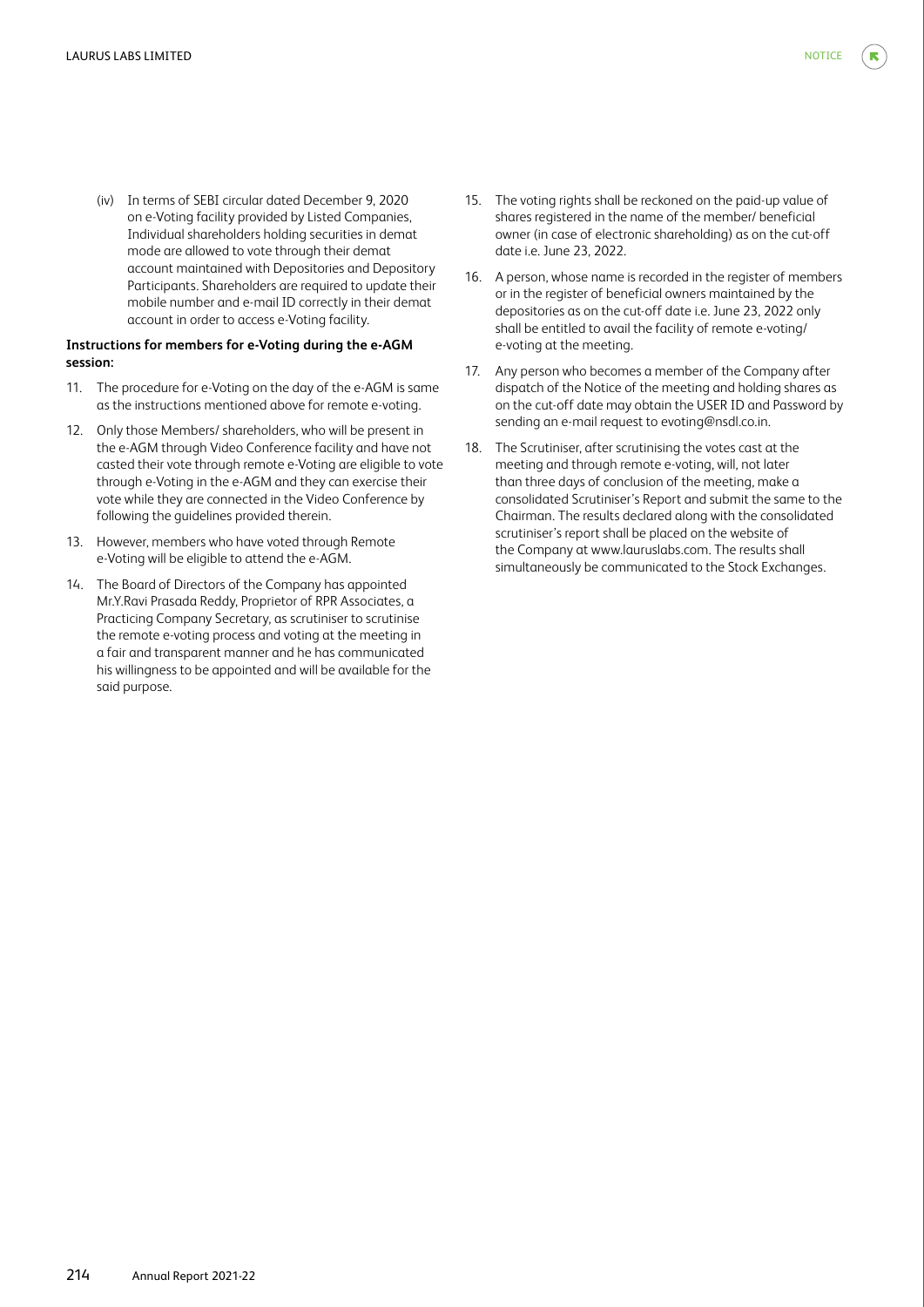# **Item No. 8:**

The Board, on the recommendation of the Audit Committee, has approved the appointment of M/s. Sagar & Associates, Cost Accountants, as Cost Auditors at a remuneration of ₹5,50,000/-(Rupees Five lakhs and Fifty thousand only) per annum plus out of pocket expenses at actuals and GST, to conduct the audit of the cost records of the Company for the financial year ending 31 March 2023.

In accordance with the provisions of the Section 148 of the Companies Act, 2013, read with the Companies (Audit and Auditors) Rules, 2014, the remuneration payable to the Cost Auditors has to be approved by the members of the Company.

Accordingly, consent of the members is sought for passing an Ordinary Resolution as set out at Item No.8 of the Notice for approval of the remuneration payable to the Cost Auditors for the financial year ending March 31, 2023.

The Board recommends the resolution set forth in the Item No. 8 of the Notice for approval of the members.

None of the Directors or Key Managerial Personnel or relatives of Directors and Key Managerial Persons are, in any way, concerned or interested, financially or otherwise, in this resolution.

#### **Item No. 9**

## **Re-appointment of Dr. Venugopala Rao Malempati as Independent Director**

Dr. Venugopala Rao Malempati was appointed as a Non-Executive Independent Director on the Board of the Company by the Members of the Company with effect from May 18, 2017.

Dr. M. Venu Gopala Rao is a B.Sc. (Hons) in Chemical Engineering from Andhra University, with a post-graduation in pulp and paper technology from the Forest Research Institute, Dehradun. He received advanced training in pulp and paper technology in the US and, subsequently, undergone one year of intensive training in rayon grade pulping at M/s. Snia Viscosa S.P.A. Italy, a pioneer in man-made fibre industry. Dr. Rao was the former Chairman of Indian Paper Makers Association and was a Director on the Boards of various companies of Nava Bharat Group.

In terms of Sections 149, 152 and 161 read with Schedule IV and other applicable provisions of the Companies Act, 2013, and the rules and regulations issued thereunder, each as amended, (the "Companies Act") Dr. Venugopala Rao Malempati being eligible is proposed to be reappointed as an independent director for a further period of 2 consecutive years from May 18, 2022 to May 17, 2024. In the opinion of the Board, Dr. Venugopala Rao Malempati fulfils the conditions specified in the Companies Act for his appointment as an independent director of the Company and is independent of the management.

The Board recommends the resolution in relation to re- appointment of Dr. Venugopala Rao Malempati as an Independent Director, for the approval by the shareholders of the Company.

Except Dr. Venugopala Rao Malempati, being an appointee, none of the Directors, managers and key managerial personnel of the Company and their relatives are concerned or interested, financial or otherwise, in the resolution set out at Item No. 9.

#### **Item No. 10**

## **Re-appointment of Dr. Ravindranath Kancherla as Independent Director**

Dr. Ravindranath Kancherla was appointed as a Non-Executive Independent Director on the Board of the Company by the Shareholders of the Company with effect from May 18, 2017.

Dr. Kancherla is a world-renowned expert in surgical gastroenterology and laparoscopic surgery and is heading the Global Hospitals Group. He developed India's most comprehensive hospital dedicated to gastroenterology and a centre to efficiently conduct the complicated procedure of organ transplantation. With extensive experience in surgeries, Dr. Ravindranath Kancherla has become an authority in liver, pancreatic and bile duct resections, revision gastric surgeries and reconstructive coloproctology. He has trained over 700 surgeons in laparoscopic procedures.

In terms of Sections 149, 152 and 161 read with Schedule IV and other applicable provisions of the Companies Act, 2013, and the rules and regulations issued thereunder, each as amended, (the "Companies Act") Dr. Ravindranath Kancherla, being eligible, is proposed to be reappointed as an independent director for a further period of 5 consecutive years from May 18, 2022 to May 17, 2027. In the opinion of the Board, Dr. Ravindranath Kancherla fulfils the conditions specified in the Companies Act for his re-appointment as an independent director of the Company and is independent of the management.

The Board recommends the resolution in relation to reappointment of Dr. Ravindranath Kancherla as an Independent Director, for the approval by the shareholders of the Company.

Except Dr. Ravindranath Kancherla, being an appointee, none of the Directors, managers and key managerial personnel of the Company and their relatives are concerned or interested, financial or otherwise, in the resolution set out at Item No. 10.

> By order of the Board **Laurus Labs Limited**

**G. Venkateswar Reddy** Company Secretary

## **Regd. Office:**

Plot No.21, Jawaharlal Nehru Pharma City, Parawada, Visakhapatnam – 531 021 E-mail: secretarial@lauruslabs.com

Place: Hyderabad Date: April 28, 2022